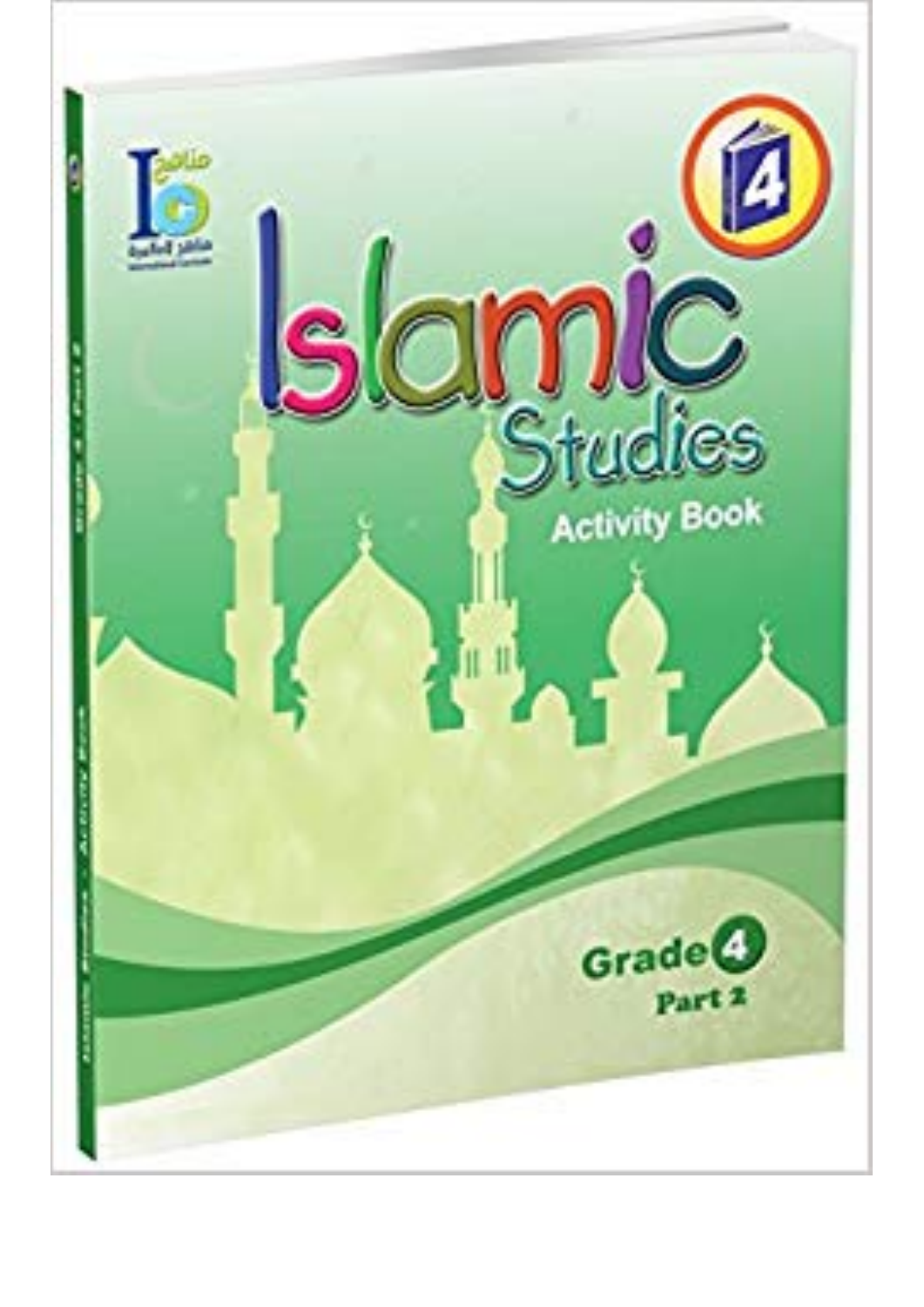## *ICO Islamic Studies Workbook: Grade 4, Part 2*

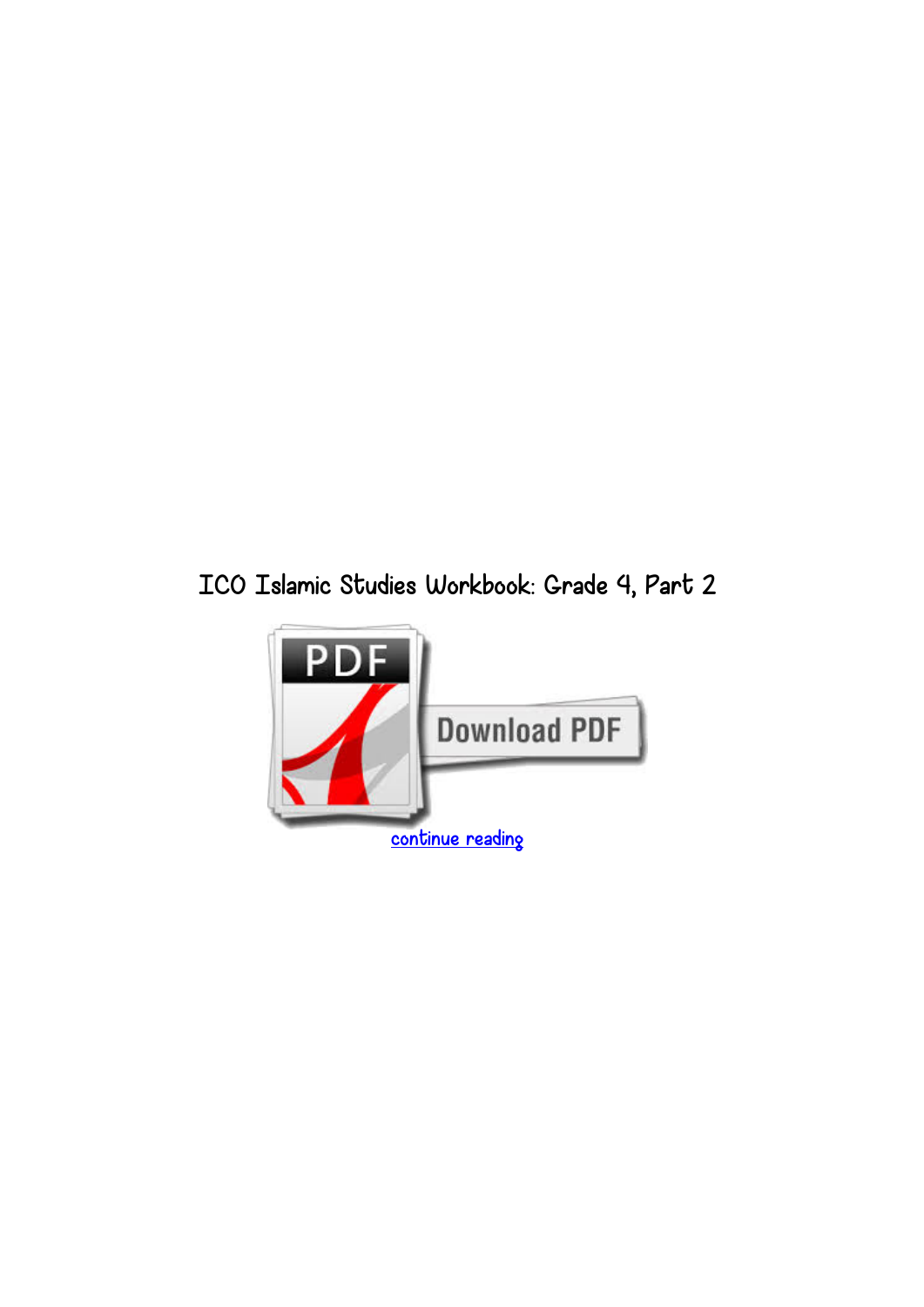*The beliefs section targets the wisdom behind the creation of humankind and jinn. The material is presented, using a spiral approach, where learners revisit each region and study it in higher depth each year. THE EXPERIENCE Book engages the college student in additional actions on a single lessons dealt with in*

*the Student's Textbook. The biography of the Prophet (s) focusing on the events before the Hijrah constitutes the Seerah section. The biography of Abu-Bakr (ra) is normally talked about in this section as well. Salah and its own prerequisites, pillars, obligatory functions, and all other relevant aspects represent the training content for the Religious Observances learning area. The difference can be that the activities in the Activity Book are more analysis - and - synthesis centered, than simple recall type actions. The five pillars are one of them section and offered along with related evidence from the Qur'an and the Sunnah. Learners must recite the entire 29th Juzu' and memorize Soorat Al-Mursalaat and Soorat Al-Insaan. The Morals and Manners section handles the remembrances stated when entering and leaving the masjid as well*

*as those uttered after Salah. Gleam more practical element aligned to activities in the Activity Book.*



*[continue reading](http://bit.ly/2Tge8Fv)*